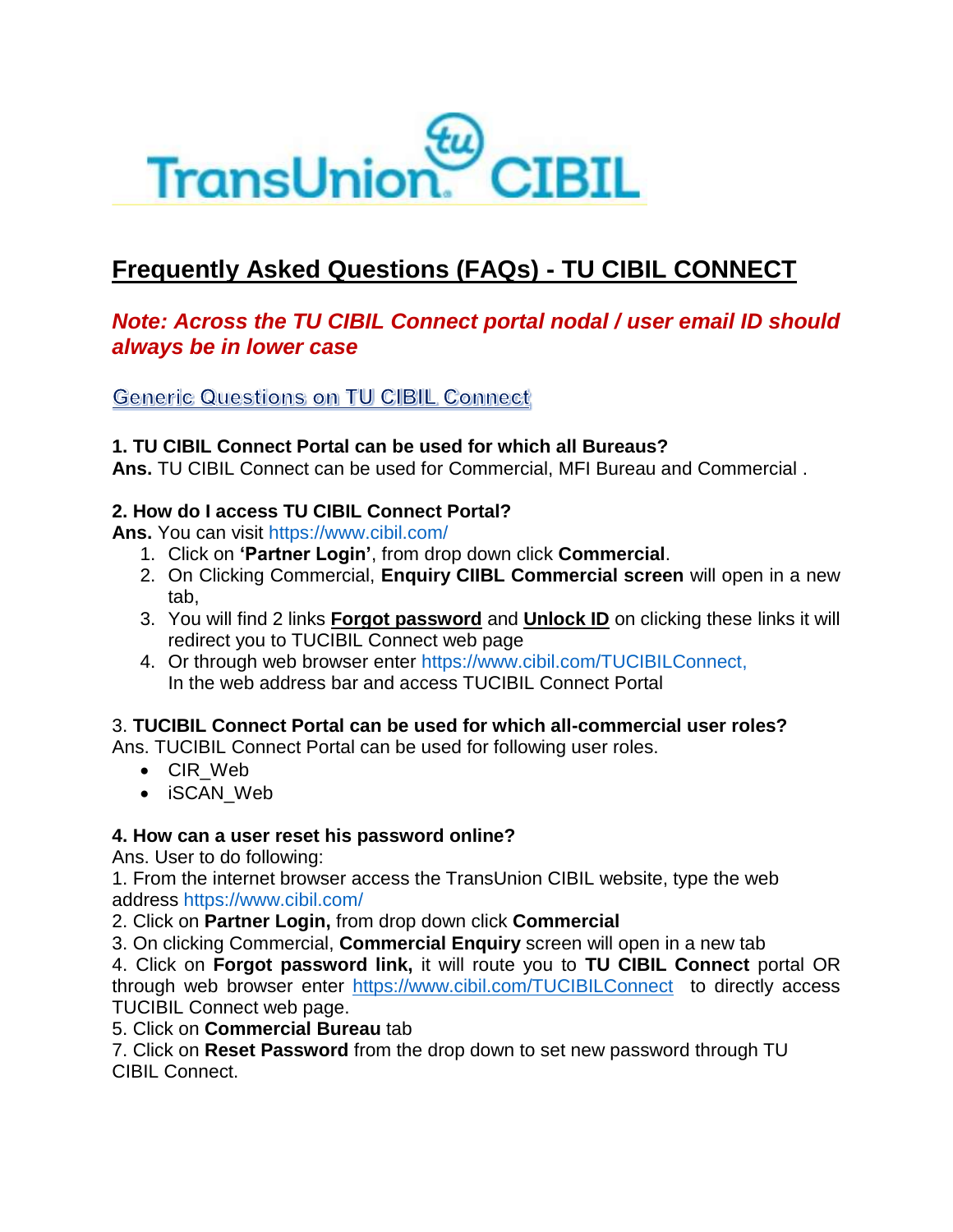## **4. How can a user unlock commercial web enquiry ID?**

Ans. User to do following:

1. From the internet browser access the TUCIBIL Connect Portal by clicking <https://www.cibil.com/TUCIBILConnect/> or through TUCIBIL web page i.e. https://www.cibil.com/

2. Click on **Partner Login,** from drop down click on **Commercial**

3. On clicking Commercial, **Enquiry CIBIL Commercial** screen will open in a new tab

- 4. Press on **Unlock ID** link; it will redirect you to TUCIBIL Connect web page
- 5. Click on Commercial tab

6. Click on **Unlock User ID** from the drop down to unlock the ID through TU CIBIL **Connect** 

## **5. Which browsers can I use to access** https://www.cibil.com/ and

#### <https://www.cibil.com/TUCIBILConnect/>

**Ans.** The URL is compatible with the following browsers:

- Internet Explorer 9 or above
- Google Chrome 30 or above
- Mozilla Firefox 30 or above
- Opera 10.60 or above
- Safari 5 or above

## Frequently Asked Questions by Users on TU CIBILCONNECT

## **1. As a User, what all activities can I perform through TU CIBIL Connect Portal?**

**Ans**. a) Reset password for commercial user ID

- b) Request to update the registered email ID for commercial bureau
	- c) Unlock the commercial User ID

## **2. As a user, for which all commercial user roles I can perform above listed activities as given in Q1**

**Ans**. You can perform online activities only for following commercial user roles

- a) Cir\_web
- b) iScan\_web

## **3. Can I use this portal to reset other bureau IDs?**

**Ans**. Yes, through TUCBIL Connect you can reset password for Commercial and MFI Bureau User IDs

## **4. When I enter the ID, it gives me an Error, Please enter Valid Email ID?**

**Ans**. Please enter the correct Commercial User ID registered at TransUnion CIBIL. In case, you are unaware of the same or in any doubt contact your Nodal Officer

## **5. What User ID I should enter?**

**Ans**. Commercial Bureau User ID carrying user role as cir\_web or iScan\_web, shared by the designated Nodal officer of your Organization.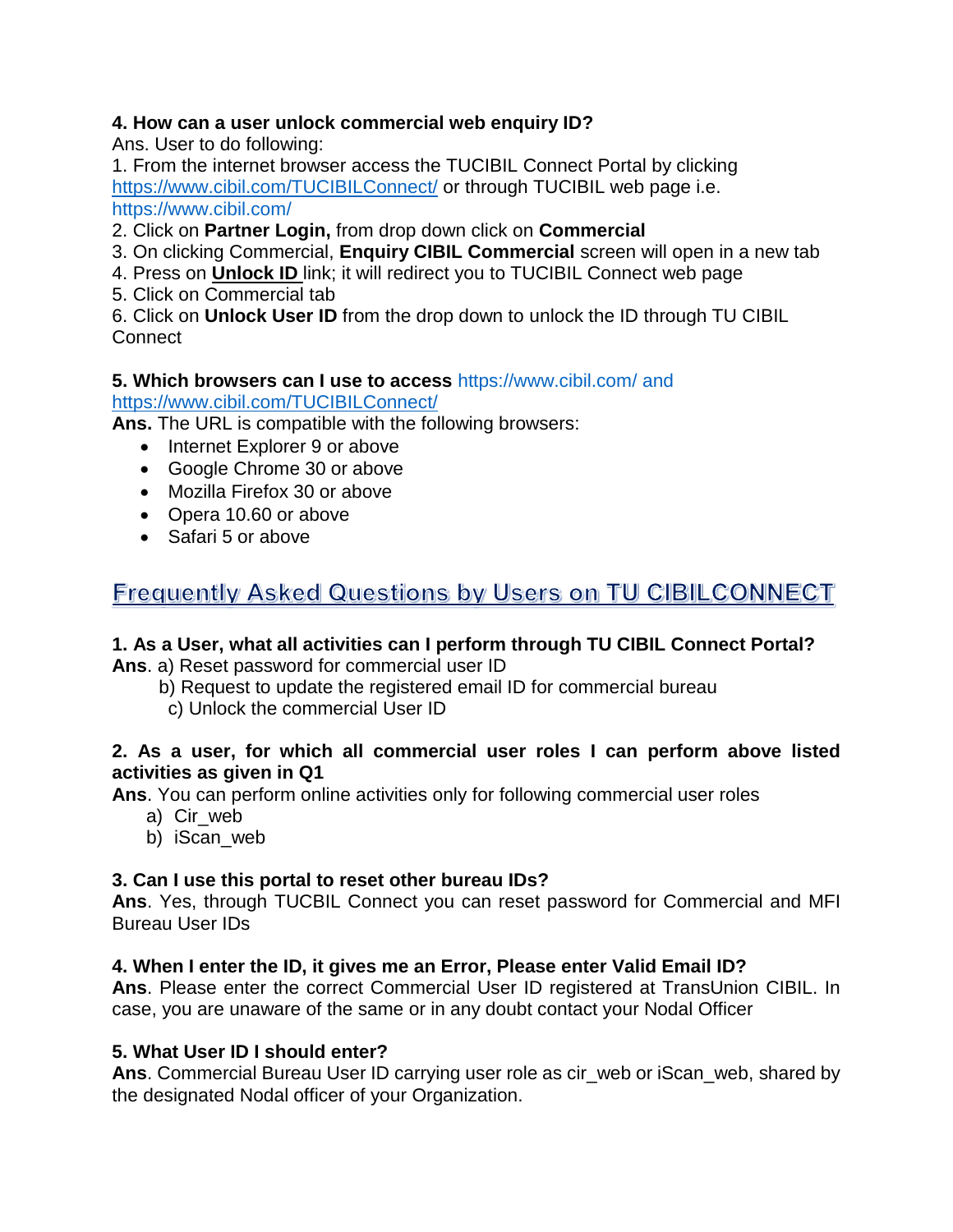## **6. Which email ID is to be entered?**

**Ans**. Enter the Email ID registered with Transunion CIBIL for Commercial Bureau. If you are unaware of the same then kindly, contact your Nodal officer.

## **7. I have completed the Reset password procedure Online, how will I get the password?**

**Ans**. On successful request for reset password:

a) You will receive a link through an automated email on your registered email ID, click on the link

b) A page with option to set your new password will open

c) Create your own password and access the Commercial Bureau with your user ID and password

## **8. I have not received the Reset password Link**

**Ans**. If you have successfully requested for reset password through the TU CIBIL Connect portal and not received an email with a link to reset your password within an hour, please write to idsupport@transunion.com with User ID and Email ID for resolution.

## **9. For how long the set / reset password Link will be valid**

**Ans**. The set / reset password link is active for 24 hours, or until the password is set / reset, whichever is earlier; post which the link will expire. If the link has expired before you have set / reset password, you will have to initiate 'reset password' at TU CIBIL **Connect** 

#### **10. The set / reset password link delivered to me is not opening**

**Ans**. There might be some technical problem, please email the following details to idsupport@transunion.com The team will check and get back to you. User ID :

Email ID :

Date & Time when automated email received:

#### **11. On clicking the Link, I am getting a message that the link is expired**

**Ans**. The link is active for 24 hours, or until the password is set, whichever is earlier; post which the link will expire, you may re-raise the request to reset password at TU CIBIL Connect

#### **12. I have raised the reset password request multiple times; will I still get the password?**

**Ans**. For every single attempt of resetting the password through TU CIBIL Connect, a Link will get generated which will be shared on your registered email ID through automated email. In case if you have raised multiple requests, please consider the latest Link delivered to you, as the previous links will become invalid.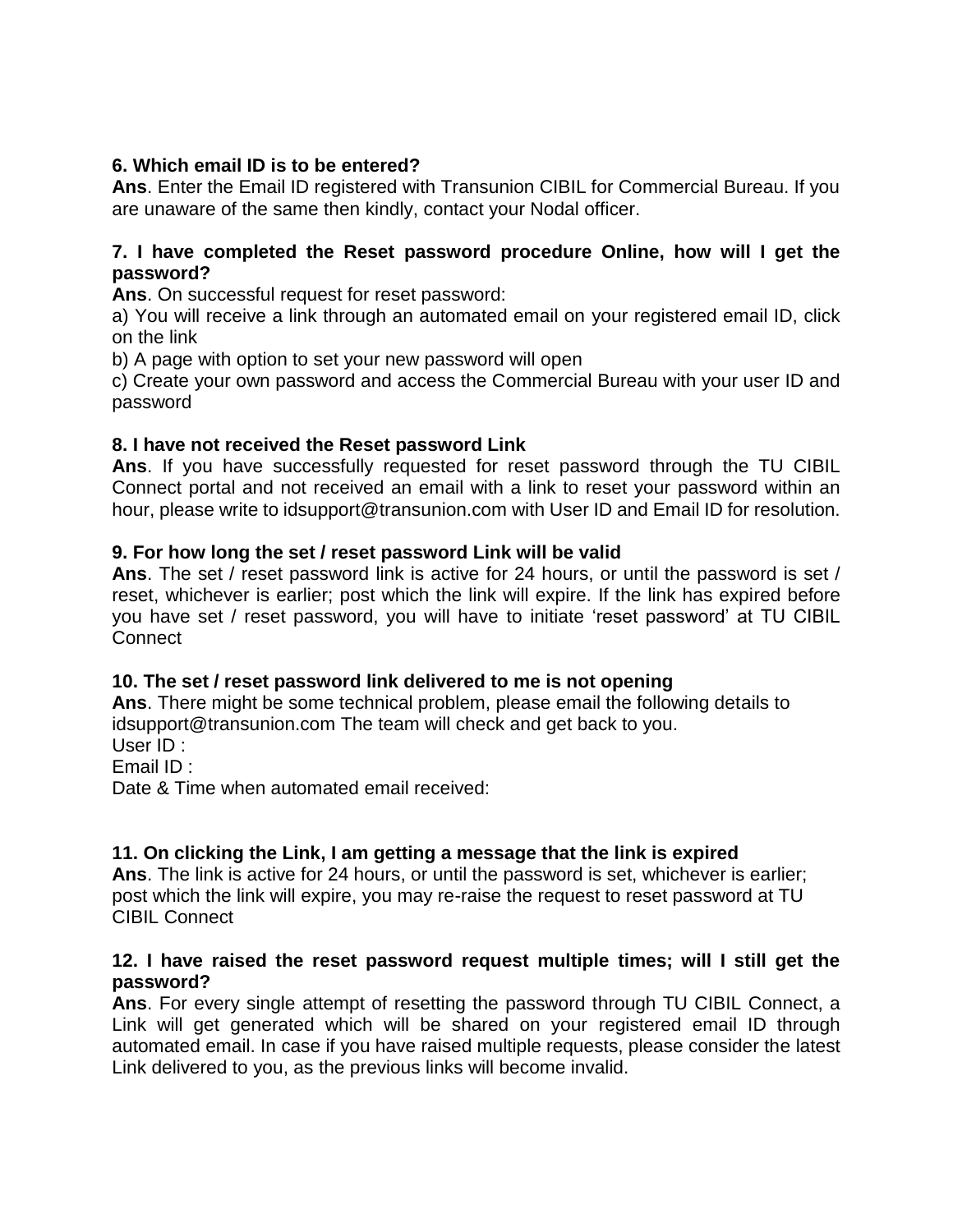## **13. I want to unlock my Commercial user ID**

**Ans**. Through TU CIBIL Connect, you can unlock ID. You just need a valid Commercial Bureau User ID and the registered email ID to proceed.

## **14. Will I be able to reset password, which is expired?**

**Ans**. Yes, you can change the password, which is expired through TU CIBIL Connect

## **15. What type of user IDs can I reset from TU CIBIL Connect Portal**

**Ans**. Only web enquiry ID with CIR and iSCAN Role can be reset through TU CIBIL **Connect** 

## **16. After filling in the details to reset password, I am unable to submit the request**

**Ans.** Please make sure of the following at the time of password reset;

a) You have entered a valid Commercial Bureau User ID and email ID registered at TU CIBIL.

b) Tick the check box given alongside the message highlighted in red i.e. in case of c2c & batch id reset, shut down the system (client connecting to TUCIBIL) before the password reset to avoid lockout of the account) to proceed

## **17. Will I be able to reset password for Inactive IDs**

**Ans**. No, you cannot reset password for Inactive IDs through TUCIBIL connect Reset password option.

## **18. What is the Criteria for setting Password?**

**Ans**. The criteria for setting password -

a) Password length - Minimum of 14 characters and maximum of 30 characters

b) Password should not be same as 8 recent passwords

c) Complexity - at least one of each of the following:

- 1. Upper case alpha (A Z)
- 2. Lower case alpha (a z)
- 3. Numeric (0 9)
- d) Minimum & maximum password age: 1 90 days
- e) Password is case sensitive
- f) Should not contain special symbols  $(\langle \rangle^8)$  ("))

## **19. I am a new user, where will I get the ID/password.**

**Ans**. You will get the ID/password from the designated Nodal Officer of your organization. Please contact your Nodal Officer.

#### **20. How many times can I change the Password in a day through TU CIBIL Connect?**

**Ans**. You can change the password only once a day, if it is a successful attempt. Advice to User - to store the password securely once changed through TU CIBIL Connect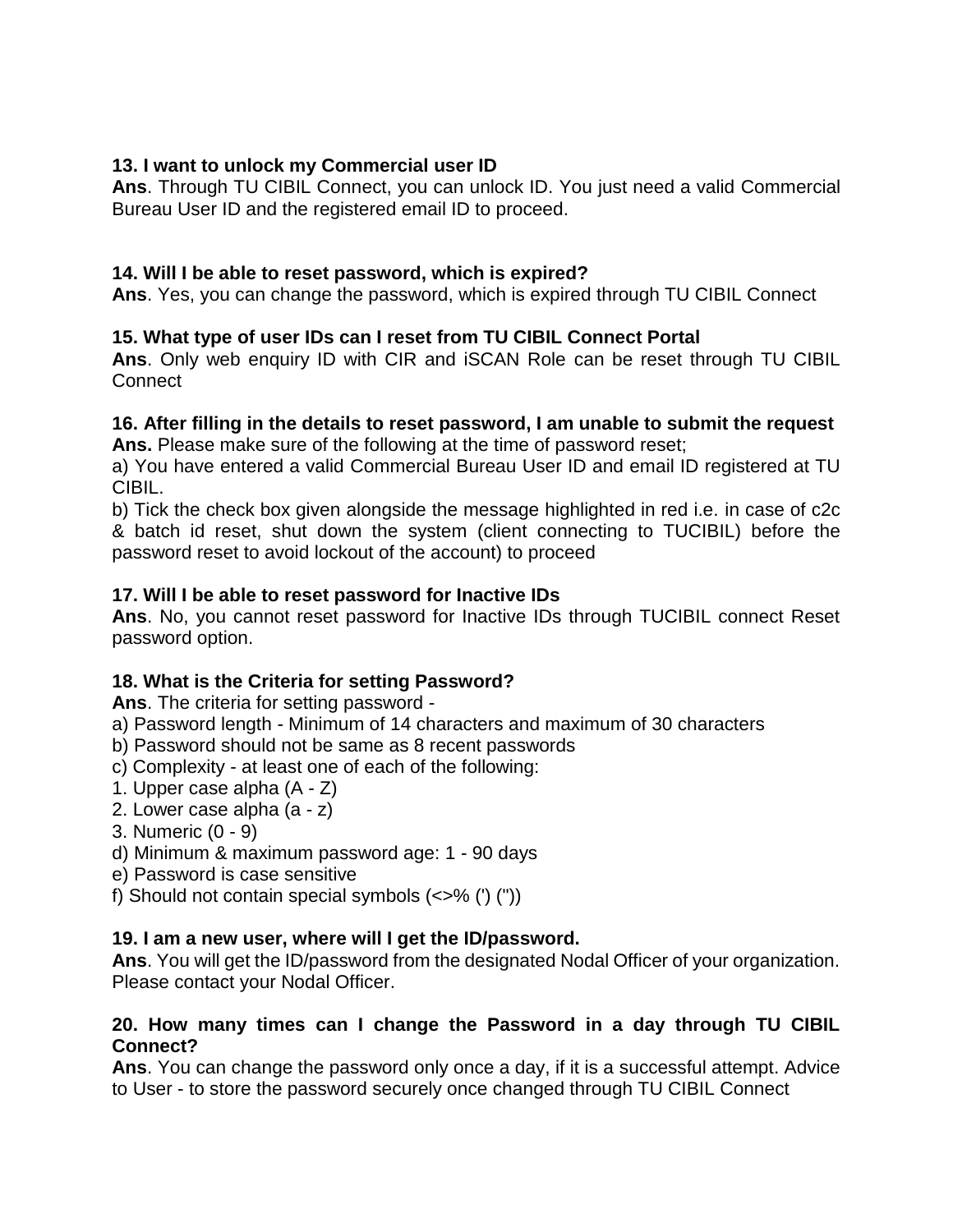## **21. How to deactivate the ID, in case of Transfer or Resignation from Services**

**Ans**. Please contact your Nodal Officer for any update / deactivation of User ID

## **22. How to change the registered Email ID**

**Ans**. Registered email ID can be updated by following the below steps:

a) From the internet browser access the TUCIBIL Connect website, type the web address <https://www.cibil.com/TUCIBILConnect/>

b) The TU CIBIL Connect Portal will open

c) From the Commercial Bureau drop down, select change email ID option

d) A new page will open, enter the details & submit

e) On successful submission an automated email will go to the Nodal Officer for approval

f) Once Nodal officer approves the request for change in email ID User will receive confirmation along with a link to Reset password on the newly registered email ID

## **23. Who is authorized to approve / Reject the change email ID Request?**

**Ans**. Designated Nodal Officer from your financial Institution/Bank is authorized to approve/ reject the change email ID request initiated by the user

## **24. Will I get an email on successful change of email ID?**

**Ans**. You will receive an automated email with status Approved /Rejected by Nodal **Officer** 

#### **25. When I raise the request to change email ID, It is giving me an error of Invalid domain name**

**Ans**. Kindly check with your Nodal officer for valid domain name

#### **26. What details are required to reset the Commercial password online?**

**Ans**. You need to have;

a) Commercial Bureau User ID and

b) Email ID registered with Transunion CIBIL corresponding to the Commercial Bureau User ID

#### **27. For how long the Unlock ID Link will be valid.**

**Ans**. The unlock ID link is active for 24 hours, or until you have ticked the check box to unlock the user ID, whichever is earlier; post which the link will expire. If the link has expired before you have submitted the unlock request by ticking the check box, you will have to initiate 'unlock request' at TU CIBIL Connect

## **28. Can I reset password or Unlock ID for Commercial C2C and Batch through TU CIBIL Connect?**

**Ans**. No, you cannot perform any online activities available on TUCIBIL Connect Portal for commercial C2C and Batch IDs